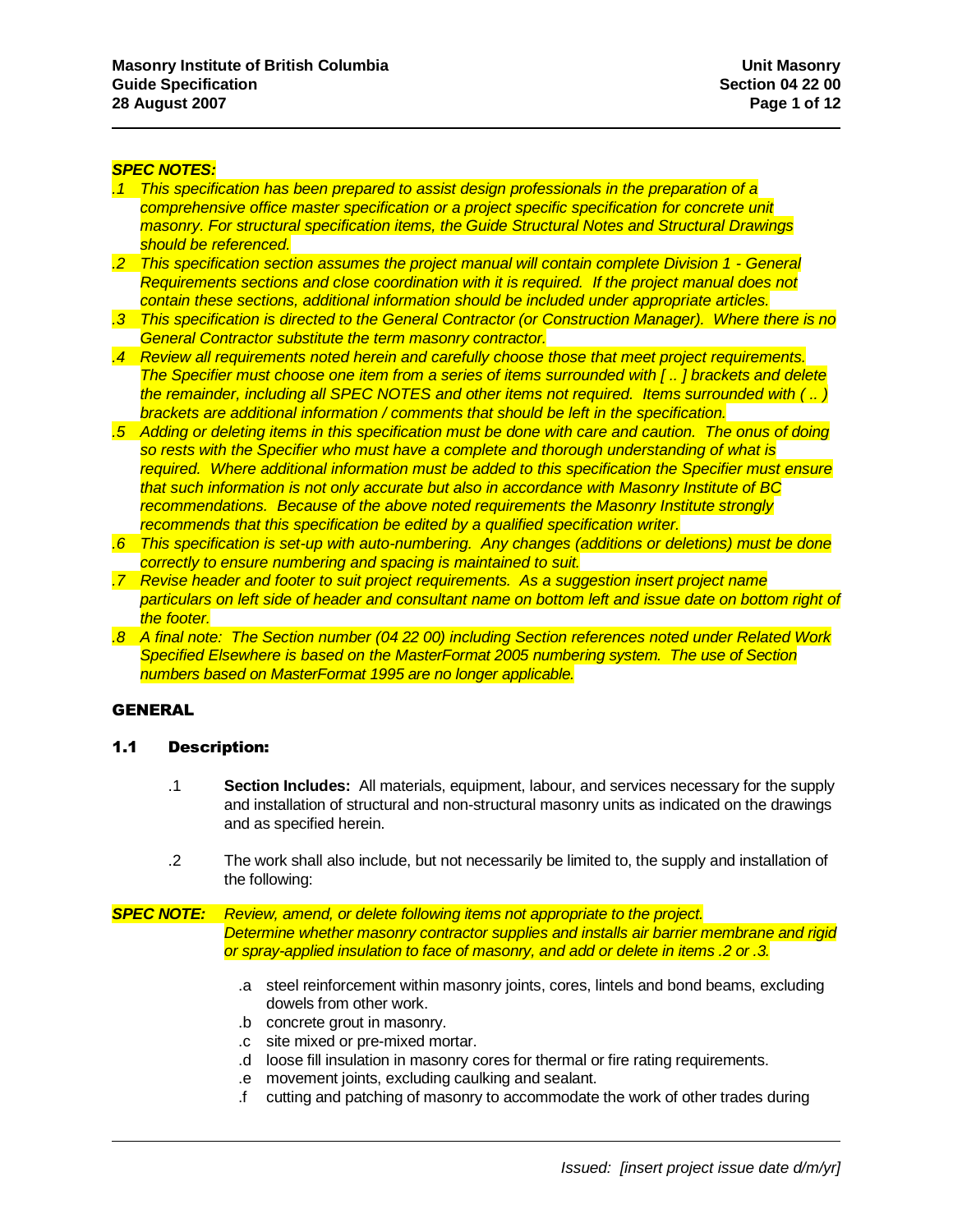masonry work only.

- .g cleaning of exposed masonry surfaces.
- .h application of a clear water repellent coating to exposed exterior masonry surfaces.
- .i coordination with work of other sections.
- .j scaffolding and planks for masonry work only.
- .k provision of a masonry maintenance guide.

*SPEC NOTE: Review, amend, or delete following items not appropriate to the project.*

- .3 The work shall also include building in or around products supplied by others, including the following:
	- .a pressed steel door frames including grout fill.
	- .b steel lintels and ties.
	- .c steel angles for seismic restraint.
	- .d steel angle protection at door openings and masonry corners.
	- .e steel channel vehicle door frames including grout fill.
	- .f access doors and frames.
	- .g louvres and vents.
	- .h piping and duct sleeves.
	- .i Inserts, imbeds, and attachments for work of other trades.
	- .j expansion control joints specified under Section 079500.

*SPEC NOTE: Use the following examples and modify as / if required where Separate, Alternative, or Unit Pricing for materials is required. Note that pricing indicated below uses the Section number as an aid to listing such pricing in a numerical order on the Bid Form. Specifiers may choose an alternate method.*

- .4 **Separate Prices:** Provide the following Separate Price and note same on Bid Form:
	- .a [**Separate Price 042200S-1:** for application of a clear water repellent coating to exterior masonry walls using specified materials. Note a Separate Price will also be provided by others under Section 09 90 00 to requirements noted herein.]
	- .b [**Separate Price 042200S-2:** for mock-up of masonry wall using specified materials at testing facility.]
- .5 **Alternative Prices:** Provide the following Alternative Price for following items preapproved before Bid Closing and note same on Bid Form:
	- .a [**Alternate Price 042200A-1:** for supply and installation of coloured split face masonry in lieu of specified plain smooth face masonry at exterior wall locations.]
- .6 **Unit Prices:** Provide the following Unit Price and note same on Bid Form:
	- .a Addition: [**Unit Price 042200U-1:** square metre cost for supply and installation of [each type of masonry unit specified.]
	- .b Deletion: [**Unit Price 042200U-1:** square metre cost for supply and installation of [each type of masonry unit specified.]
- .7 **Related Work Specified Elsewhere:** shall include, but not necessarily be limited to,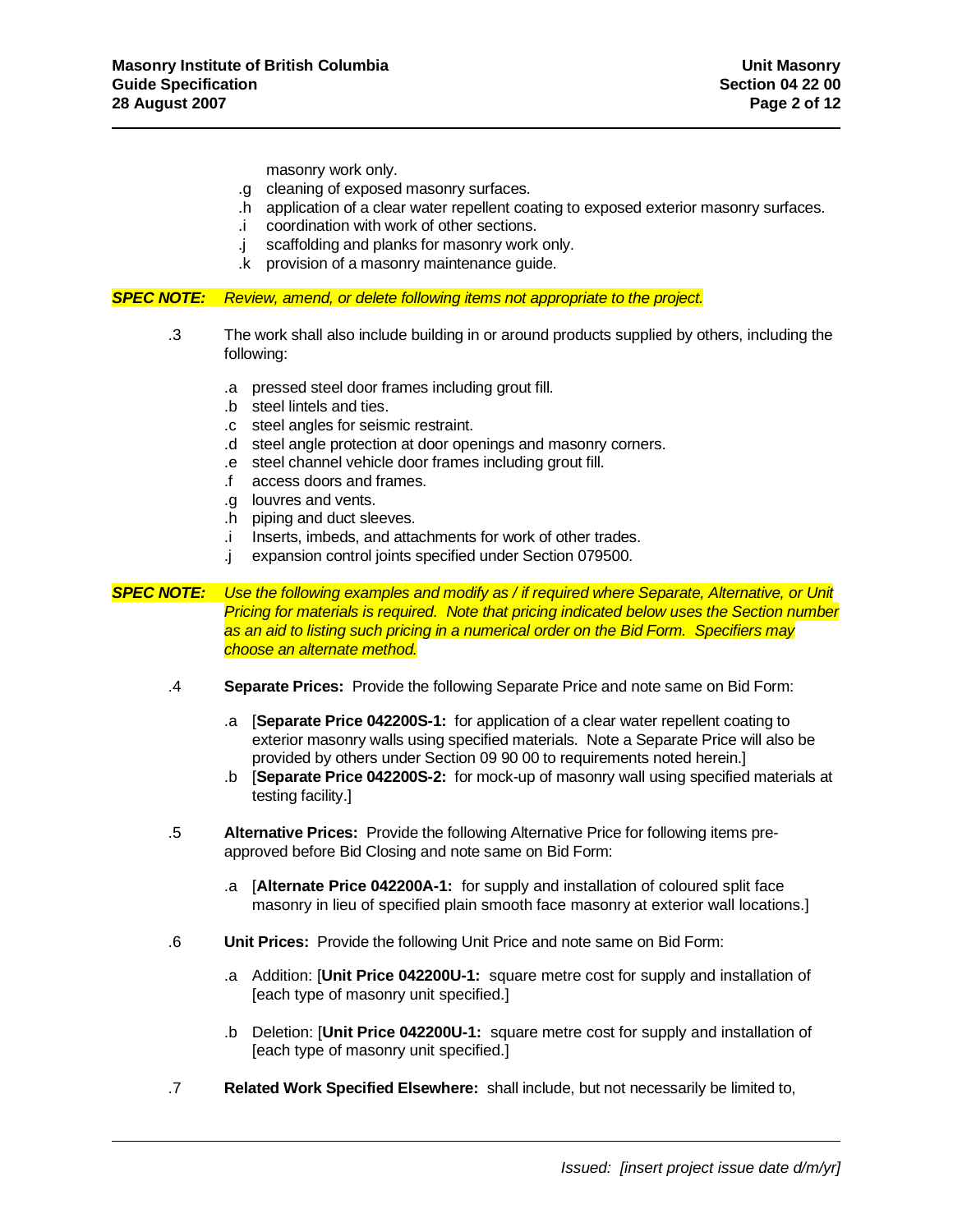building in products supplied by others, including the following:

*SPEC NOTE: Delete and/or amend following Sections not appropriate to the project as required. Note that the Section numbers are based on MasterFormat* 19*95*.

- .a Section 01 33 00 Submittal Procedures
- .b Section 01 35 40 Environmental Program Requirements [LEED or other]
- .c Section 01 45 00 Quality Control (materials testing)
- .d Section 01 50 00 Temporary Facilities and Controls (bracing, scaffolding)
- .e Section 01 57 20 Project Waste Management
- .f Section 01 57 21 Environmental Controls / Procedures
- .g Section 03 22 00 Concrete Reinforcement (reinforcing within masonry walls)
- .h Section 03 30 00 Cast-in-Place Concrete (dowels)
- .i Section 04 22 70 Glass Unit Masonry
- .j Section 04 23 15 Veneer Masonry
- .k Section 04 40 00 Stone Masonry
- .l Section 04 70 00 Manufactured Masonry
- .m Section 05 50 00 Metal Fabrications (anchors to masonry)
- .n Section 07 21 19 Spray Applied Foam Insulation (in masonry cells)
- .o Section 07 27 00 Air Barrier Membrane
- .p Section 07 60 00 Flashing and Sheet Metal (parapet and coping flashing)
- .q Section 07 84 00 Fire Stopping
- .r Section 07 90 00 Caulking and Sealants
- .s Section 07 95 00 Expansion Control (proprietary joint systems for building structure)
- .t Section 08 11 13 Hollow Metal Doors and Pressed Steel Frames (supply and setting of door frames for building in by this section)
- .u Section 08 51 00 Metal Windows (frames)
- .v Section 09 90 00 Painting

*SPEC NOTE: Use the following only as required. Clauses may be revised to suit specification and/or form of Contract requirements as required.*

- .8 Work and materials specified herein supplement requirements noted on structural drawings. Where conflicts occur notify the Consultant, and unless noted otherwise, this specification shall govern.
- .9 This Section along with the drawings forms part of the Contract and is to be read, interpreted, and coordinated with all other parts.
- .10 Division 00 Procurement and Contracting Requirements and Division 01 General Requirements form an integral part of this Section of Work.

# 1.2 References Standards:

.1 The latest applicable edition of following reference standards and codes shall govern all work specified herein as appropriate:

*SPEC NOTE: Delete sections not appropriate to project. Ensure / insert current standard date.*

- .a CAN/CSA A23.1-00, Concrete Materials and Methods of Concrete Construction.
- .b CAN/CSA A23.2-00, Methods of Test for Concrete (including grout).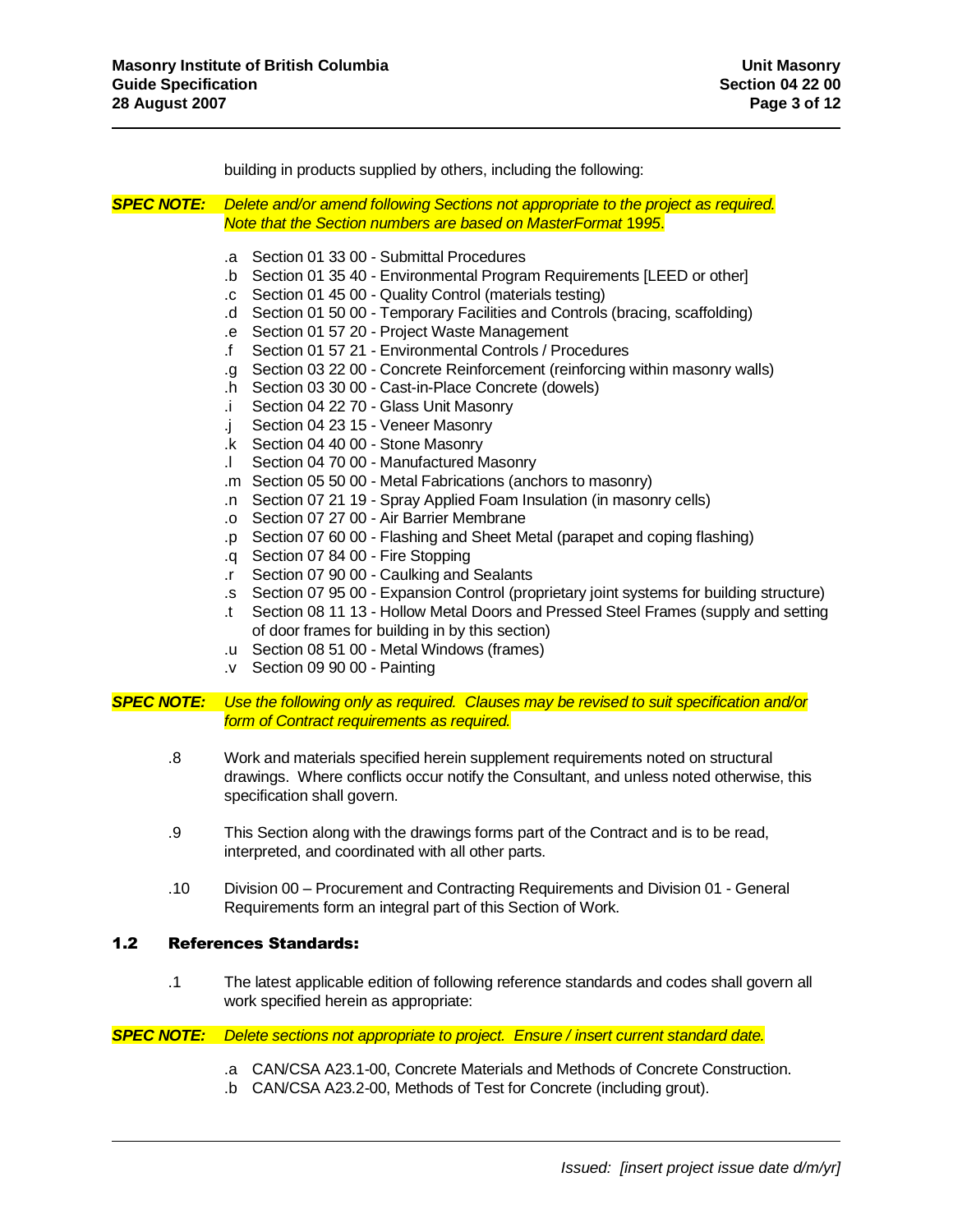- .c CAN/CSA A23.4-00, Precast Concrete Materials and Construction (for precast concrete headers and sills, etc.).
- .d CSA-A82-06, Fired Masonry Brick Made From Clay Or Shale.
- .e CSA A165.1-04, Concrete Block Masonry Units.
- .f CSA A179-04, Mortar and Grout for Unit Masonry.
- .g CSA A370-04, Connectors for Masonry.
- .h CSA A371-04, Masonry Construction for Buildings.
- .i CSA G30.3-M1983 (R1998), Cold-Drawn Steel Wire for Concrete Reinforcement.
- .j CAN/CSA G30.18-M92 (R2002), Billet-Steel Bars for Concrete Reinforcement.
- .k CSA-S304.1-04, Masonry Design for Buildings (Limit States Design).
- .l CSA-A3000-03 Cementitious Material Compendium

*SPEC NOTE: The 04 editions of masonry standards are the most current, and are referenced by the 2006 National Building Code and the 2007 B.C. Building Code.*

### 1.3 Quality Assurance:

- .1 The masonry contractor shall be a member in good standing of the Masonry Institute of BC, and be qualified under the Technical Masonry Certification (TMC) program.
- .2 The masonry contractor shall have a minimum of five years of experience on projects of similar size and magnitude, and shall provide continuous active supervision while masonry work is in progress.
- .3 Unless otherwise specified, do all masonry work in accordance with CSA A371.
- .4 Grout specimens shall be sampled and tested for compressive strength and slump.
- .5 Cooperate and assist Consultant and inspection agency with inspections and testing by providing access and samples as required.

# 1.4 Design Criteria:

#### *SPEC NOTES:*

- *.1 For ties embedded in unit masonry, the responsibility of veneer tie design, type, and spacing to be by a registered structural engineer as part of this work by masonry contractor.*
- *.2 Location of vertical expansion joints shall also consider changes in wall heights and thicknesses, corners, offsets and wall intersections as well as location of substrate expansion/control joints.*
	- .1 Design masonry connectors in accordance with requirements of CSA-A370.

### 1.5 Submittals:

.1 All submittals shall be in accordance with the requirements of Section 01 30 00.

#### *SPEC NOTE: Edit the following to suit project requirements.*

- .2 Submit product literature indicating unit masonry types, shapes, sizes, textures, (e.g., smooth, split face, ground face, etc.), and colours for review and selection.
- .3 Submit product literature, testing data, and samples of each type of masonry accessory for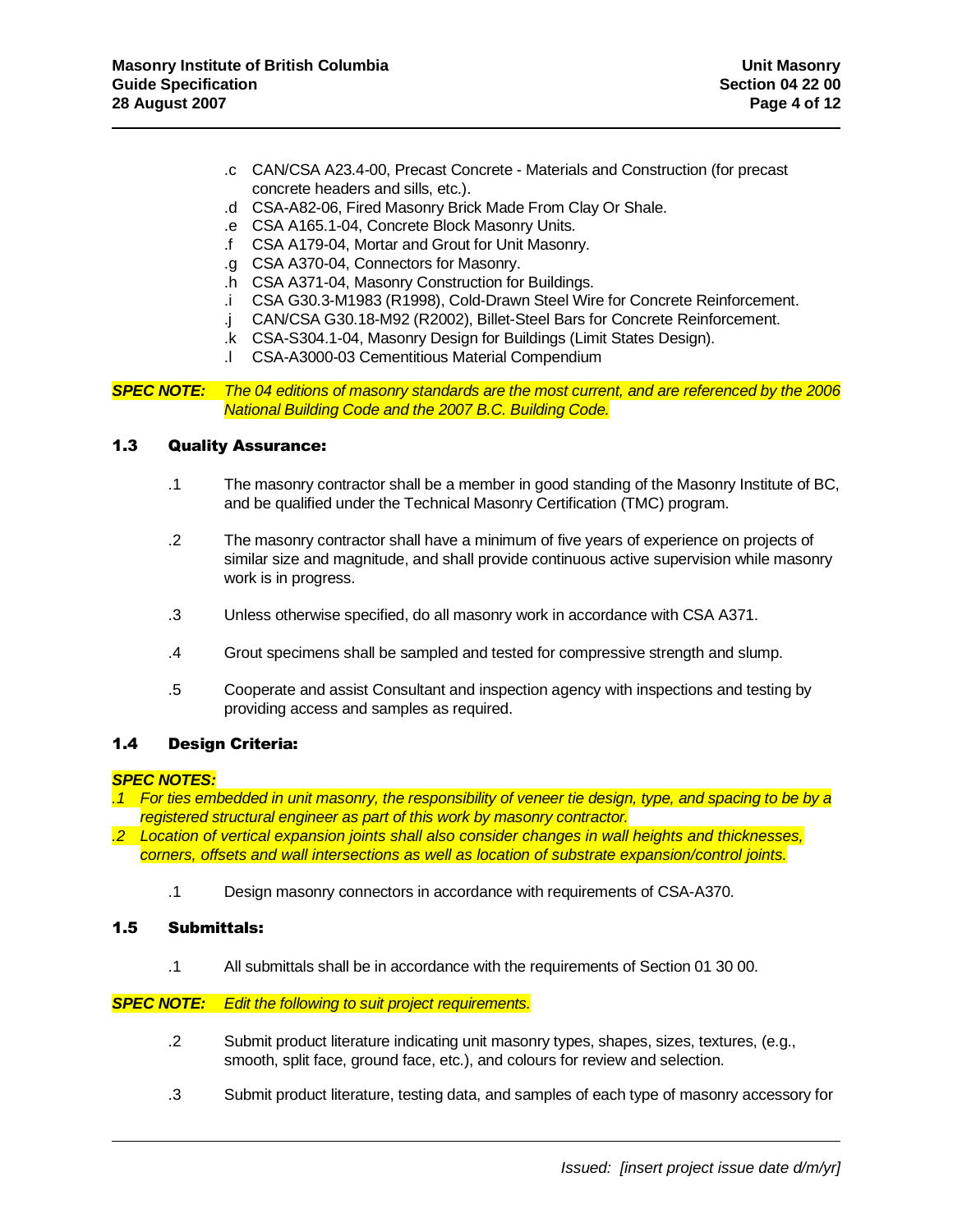review and selection.

- .4 Submit colour samples of pre-mixed mortar when used for review and selection.
- .5 Submit ULC certificates verifying compliance with requirements for fire resistance rated concrete masonry units when supplied.
- .6 If requested, submit letter of certification from manufacturer for each concrete masonry unit type, ready-mix mortar, and ready-mix grout verifying compliance with design requirements and stating strength and composition.
- .7 Submit documentation and proof of use of products required to meet environmental program certification [LEED] [other] in accordance with requirements of Section 01580 at time of product delivery and prior to Substantial Performance.
- .8 At completion of work, submit maintenance guide for masonry types installed (eg. MIBC Maintenance Guide).

# 1.6 Mock-Ups:

#### *SPEC NOTE: Use the following to suit project requirements.*

- .1 Prior to commencement of work, construct a minimum 1200 mm (48") square sample panel of each type and colour of specialty masonry units from job run showing, jointing, coursing, mortar, colour, texture and workmanship for Consultant's review on site at a location designated by the Consultant.
- .2 If required by envelope consultant coordinate and construct a sample panel of specified masonry complete with a window specified in applicable Section showing head, sill, and jamb details, including ledger angle, cast-in items (sill and head units as applicable), flashings, air barrier membrane, and caulking and sealant, and showing, jointing, coursing, mortar, colour, texture and workmanship for Consultant's review on site at a location designated by the Consultant. Construction of a similar mock-up at a testing facility shall be provided under separate price work noted herein.
- .3 Approved sample panels on site shall become the standard for all work of similar construction and finish, and may become part of the work if built on site as part of the assembly. Mock-up panel not approved shall be removed. Do not commence work on site until panel has been approved by the Consultant.

# 1.7 Product Delivery, Handling, and Storage:

- .1 Stack masonry units on pallets to avoid chipping, shrink wrap, and deliver to site in dry condition. Store off the ground under waterproof cover and protect from the elements.
- .2 Deliver cement, lime, and mortar in dry condition with manufacturer's labels intact, and store under waterproof cover and protect from the elements. Protect pre-mixed mortar as well.
- .3 Store cementitious materials in accordance with CSA A5 and aggregate in accordance with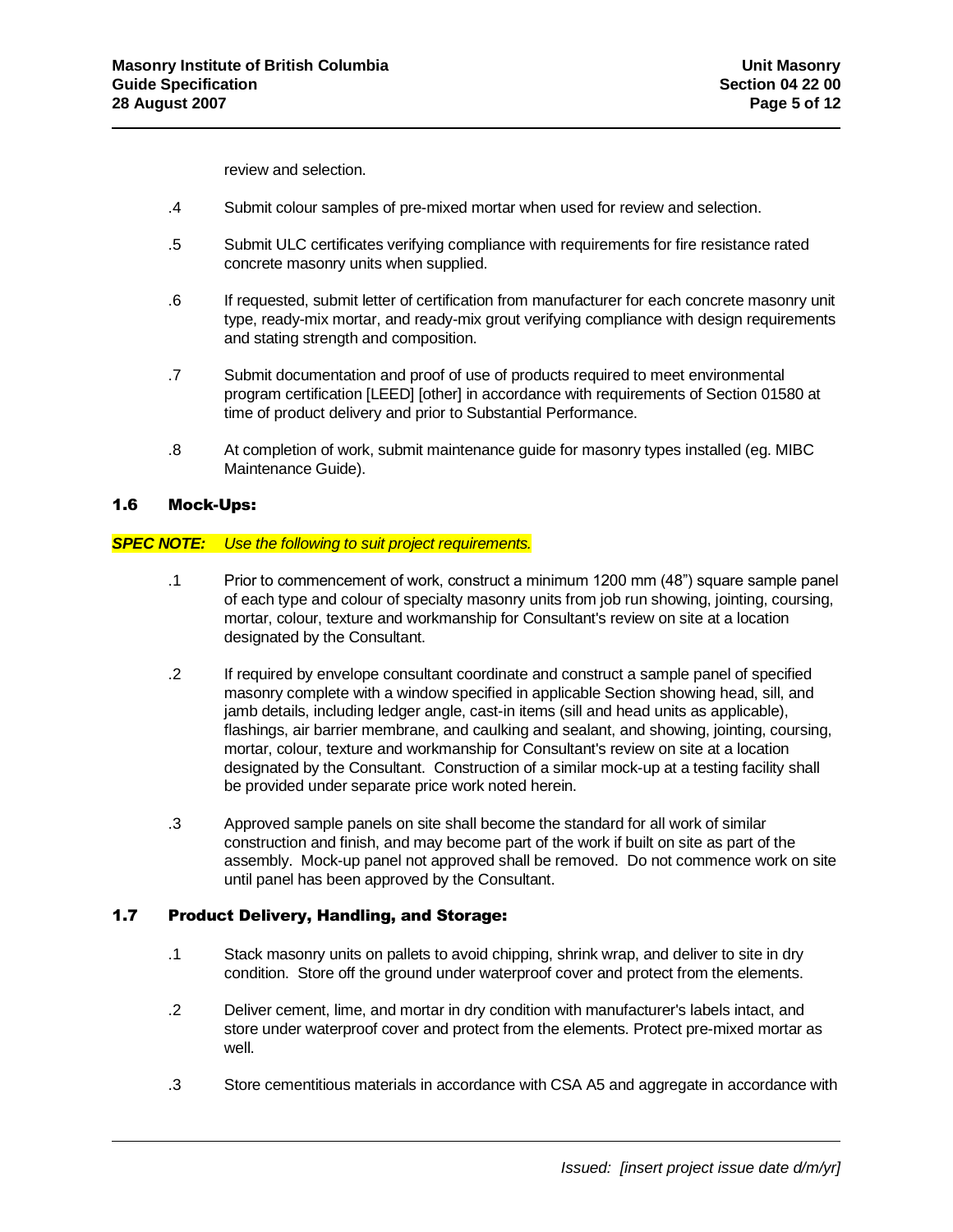CSA A23.1.

### 1.8 Environmental Requirements:

.1 Unless otherwise pre-approved, conform to requirements of CSA-A371 during hot and cold weather.

### 1.9 Protection:

- .1 Coordinate with the installation of bracing by General Contractor.
- .2 Coordinate with the General Contractor to provide suitable enclosures and heating for masonry work as required during construction.
- .3 Protect masonry and work of other sections during masonry work from marking, mortar droppings and damage resulting from work of this section by use of non-staining coverings and/or other means as required.
- .4 Until completed and protected by flashings or other permanent construction, keep recently constructed masonry dry using waterproof, non-staining coverings that extend over walls and down sides enough to protect from wind driven rain. Cover top of all work with polyethylene tarpaulin when work is discontinued.

# PRODUCTS

# 2.1 Masonry Units:

- Provide [concrete][clay] masonry units of sizes and types as specified herein and as noted on Architectural and Structural drawings with profiles as indicated and required and with all masonry units from the same manufacturer for this project.
- .1 **Clay Masonry Units:** to CSA-A82 with the following properties:
	- .a Grade: EG
	- .b Type: [S] [X] [A].
	- .c Dimensions: [width] x [height] x [length]

# *SPEC NOTE: Nominal dimensions include the mortar joint. Actual dimensions are for the unit only.*

- .d Texture(s): [smooth] [wire cut] [other]
- .e Colour(s): [ ].
- .f Accent units: [indicate texture, profile, colour, etc.]

- [*after due diligence and comparison insert acceptable products / manufacturers*]

- .2 **Concrete Masonry Units:** to CSA-A165.1, classification H /[15,20,25,30]/[A,B,C,D]/ M. [The following manufacturers are pre-approved.]
- .a Dimensions: [width] x [height] x [length]

*SPEC NOTE: Nominal dimensions include the mortar joint. Actual dimensions are for the unit only.*

- .b Texture(s) / Profile(s): [smooth] [split] [groundface] [ribbed] [other]
	- $\cdot$  Colour(s):  $\cdot$  1.
		- *Coloured smooth units may display an unacceptably large range in colour.*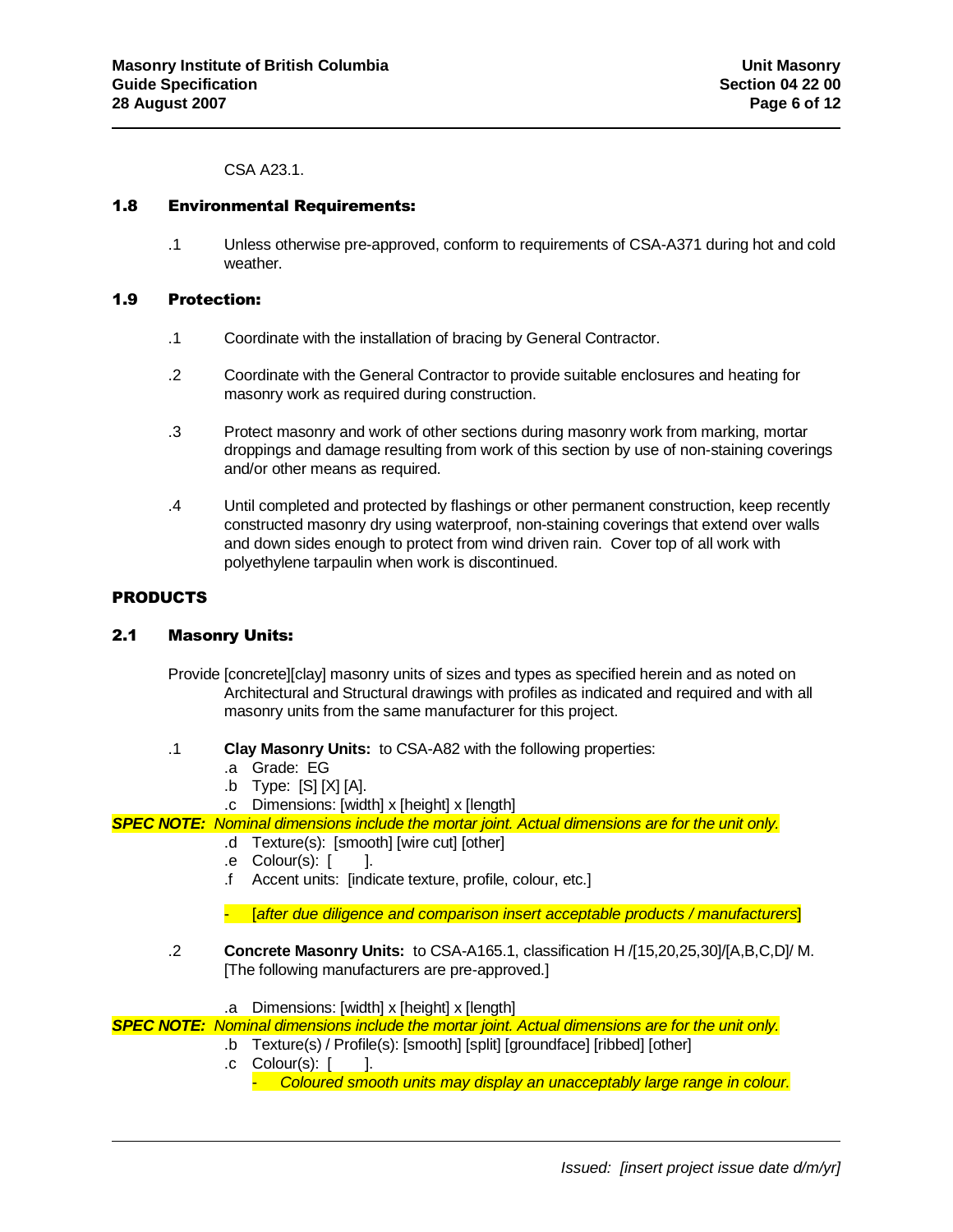- .d Accent units: [indicate texture, profile, colour, etc.]
- .e Specialty units [Shouldice] [Pre-faced]

- [*after due diligence and comparison insert acceptable products / manufacturers*]

*SPEC NOTES: Use four facet system H/15/A/M for hollow normal weight and strength units.*

- *.1 1st Facet - Hollow or Solid*
- *.2 2nd Facet - Strength 15, 20, 25, 35 MPa (15 MPa standard inventory strength)*
- *.3 3rd Facet - Density:*
	- *.a A - Normal, (sand and gravel).*
	- *.b B and C - Semi lightweight, (sand, gravel, and pumice).*
	- *.c D - Light weight, (sand and pumice), generally used for 4 hr. fire rated block.*
- *.4 4th Facet - Moisture Content:*
	- *.a M (moisture controlled)*

*O (no limits)*

.3 Provide the following unit types where indicated on the drawings:

# *SPEC NOTES:*

- *.1 Select type and indicate height of units (e.g. 100 or 200 mm high) only where required, i.e. where heights other than 200 mm are to be used. Note that width of units shall be indicated on the drawings and not in the specification.*
- *.2 Where coloured block is used, insert selected manufacturer's colour.*
- *.3 Where profiled block is used, insert selected profile, e.g. ledge, ribbed, scored, etc.*
	- .a **Fire Rated Units:** [2] [3] [4] hour rating complete with an Underwriter Laboratories of Canada (ULC)Certificate. [The following manufacturers are pre-approved.]

- [*after due diligence and comparison insert acceptable products / manufacturers*]

- *SPEC NOTE: There are two ways to achieve fire ratings: by equivalent thickness as per the National Building Code; and by ULC fire test ratings. The NBC method applies to all manufacturers and requires no certification. The higher ratings by the ULC method are only available from certified manufacturers, and must be specified and confirmed on a project basis.*
	- .4 Provide special units where indicated on drawings or as required to maintain bonds and even face without any exposed cut faces or cavities.

#### 2.2 Mortar and Grout Materials:

- .1 **Cement:** normal Portland Type GU cement to CSA-A3001
- .2 **Masonry or Mortar Cement:** to CSA-A3002
- .3 **Hydrated Lime:** Type S to ASTM-C-207.
- .4 **Mortar Pigments:** (for coloured mortar) inorganic mineral oxide, colour as selected by the Consultant.
- .5 **Mortar Aggregate:** to CSA A82.56, washed, clean, sharp and free of organic materials.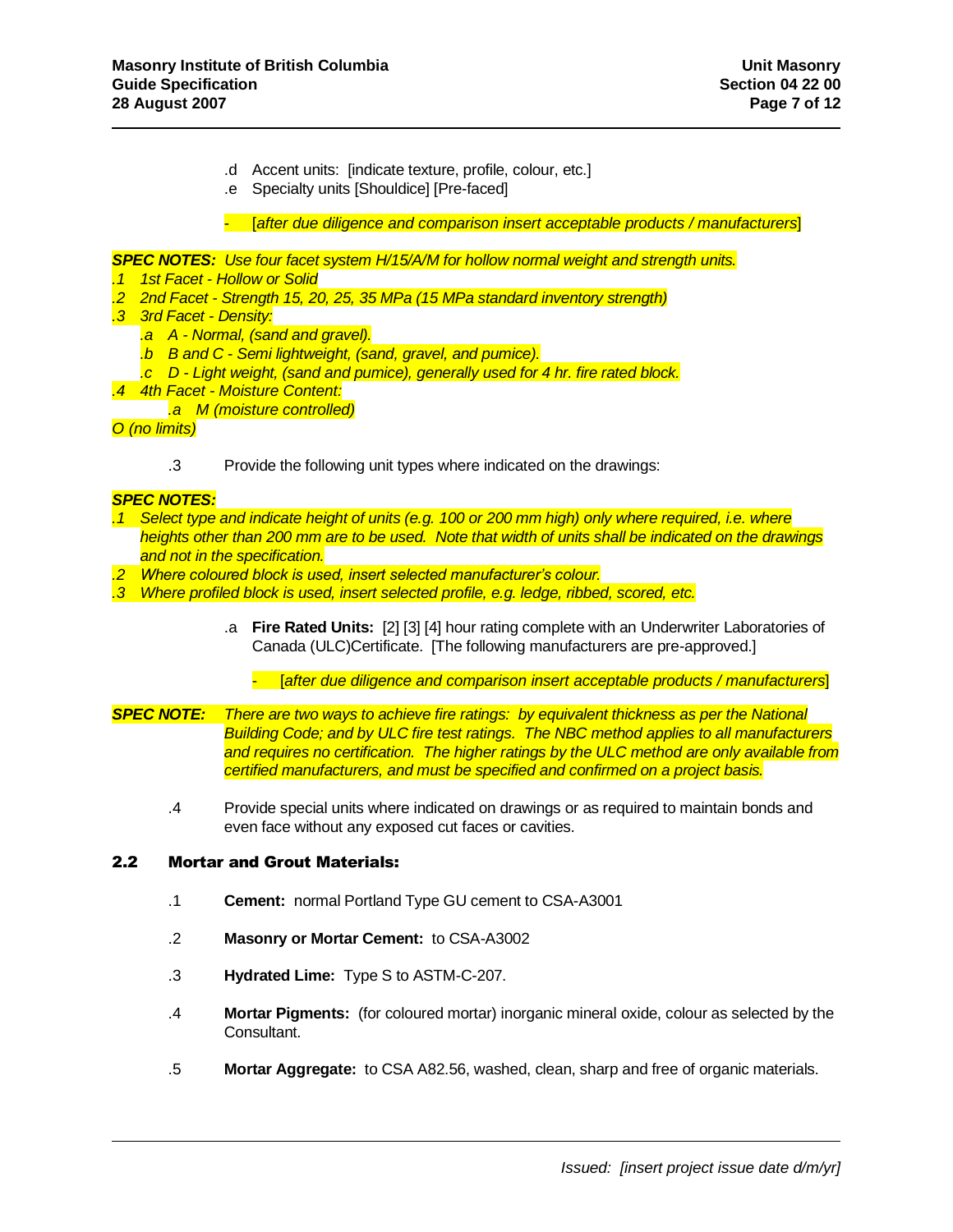- .6 **Grout Aggregate:** to CAN3-A23.1, clean, uncoated grains of sound material with coarse aggregates passing a 10 mm sieve.
- .7 **Water:** potable and free of deleterious matter and acids and alkalis.
- .8 **Mortar Admixtures:** [as pre-approved by consultant]

*SPEC NOTE: Specific mortar admixtures are used to inhibit efflorescence and shrinkage, produce faster strength development and produce dirt and water resistant mortar.*

### 2.3 Mortar Mixes:

- .1 Use brands of products and materials from the same source for the entire project.
- .2 **Site Mixed Mortar:** Type S mortar by proportion specification in accordance with CSA A179 requirements
- .3 **Pre-Manufactured Mortar:** quality-controlled, plant batched and mixed Type S mortar by property specification to CSA A179 complete with admixtures and colour additives as required [with colour as selected by the Consultant]. Mortar to be either delivered to job site for ready use as wet mortar or site mixed in a portable powered and controlled silo/mixer or as pre-bagged dry mortar manufactured off-site.

- [*after due diligence and comparison insert acceptable products / manufacturers*]

.4 **Coloured Mortar:** [% by weight] of [manufacturer] [colour #].

- [*after due diligence and comparison insert acceptable products / manufacturers*]

- **SPEC NOTE:** Mortar colour has a significant effect on the overall colour of the wall. Coloured mortar is usually used with coloured concrete block.
	- .5 When pre-approved, incorporate admixtures into mixes in strict accordance with manufacturer's instructions.
	- .6 Use all site mixed mortar within 2<sup>1</sup>/<sub>2</sub> hours of mixing at temperatures under 25°C and within  $1\frac{1}{2}$  hours for temperatures over 25 $\degree$ C. Mortar may be re-tempered within 2 hours of mixing to replace water lost by evaporation by using minimum amounts of water.

# 2.4 Grout Mixes:

.1 See "Structural Notes".

# 2.5 Reinforcing:

.1 See "Structural Notes".

# 2.6 Anchorage:

.1 Refer to structural drawings and specifications for anchorage requirements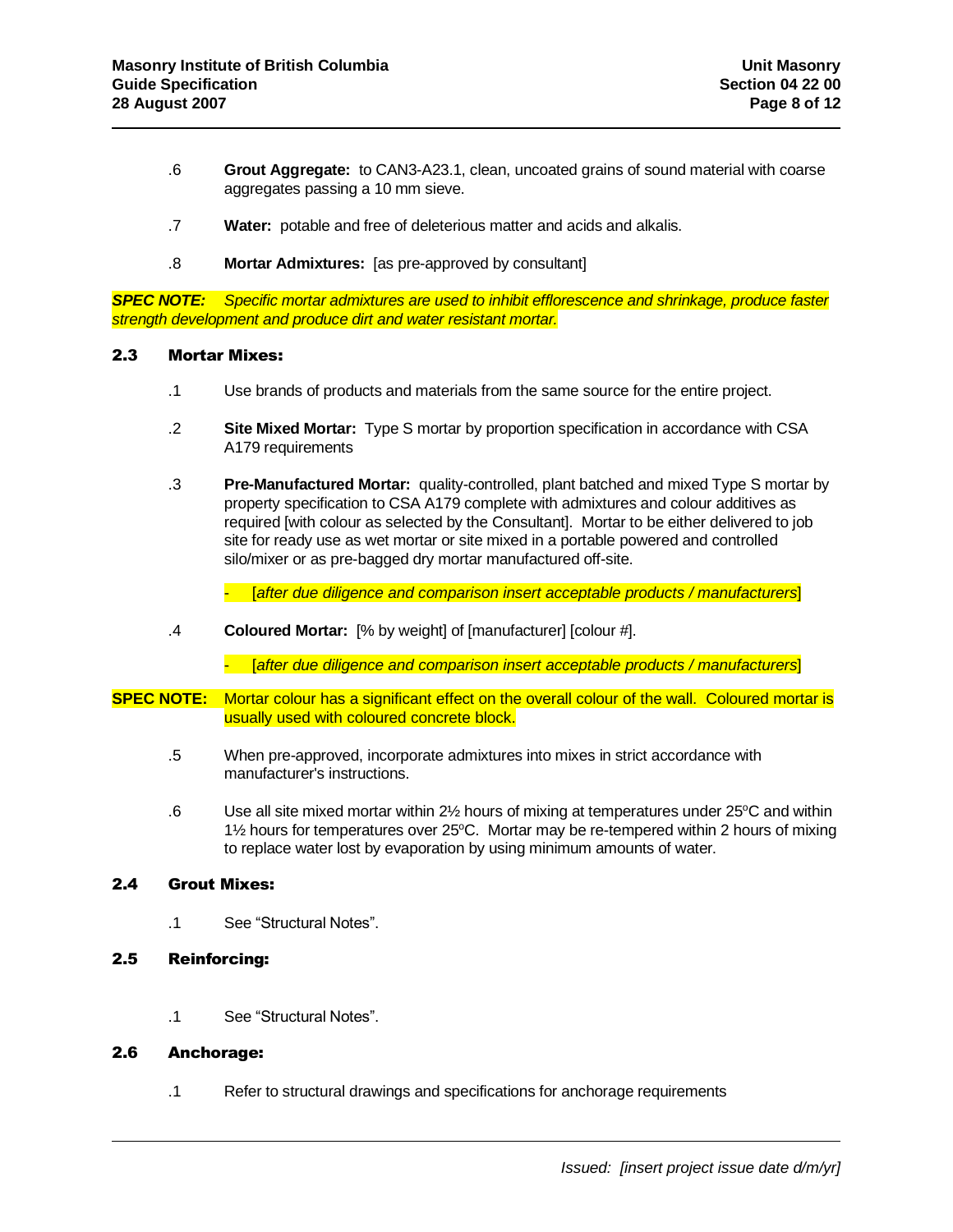#### 2.7 Accessories:

- .1 **Fire stopping and Smoke Sealing:** ULC or WHI listed, non-combustible, compressible type to the requirements of Section 07 84 00.
- .2 **Caulking and Sealants:** in accordance with the requirements of Section 079000, with colour of caulking to be same colour as or to match masonry units for vertical joints, and same colour as mortar for horizontal joints.

*SPEC NOTE: Specifier to ensure that the colours for caulking in masonry as noted above is noted in Section 07 90 00.*

#### 2.8 Masonry Cleaning Compounds:

- .1 **Masonry Cleaners:** in accordance with masonry manufacturer's recommendations for type of units supplied. Note that muriatic acid is not permitted.
- [*after due diligence and comparison insert acceptable products / manufacturers*]
- *SPEC NOTE: Use the following where specific products are required. After due diligence and comparison provide acceptable products as noted below*

#### 2.9 Water Repellent Coating:

- .1 Water Repellent Coating: clear, breathable, penetrating type with a manufacturer's minimum five year written warranty for water repellency. Coating to be compatible with masonry units and acceptable to masonry unit manufacturer for use with their products.
	- [*after due diligence and comparison insert acceptable products / manufacturers*]
- *SPEC NOTE: The use of an integral waterproofing admixture in concrete masonry does not eliminate the requirement for the use of a water repellent coating on exterior masonry. Assess the suitability of a coating using ASTM E514 with the requirement for such typical results as: 1% dampness max after 4 hours*

*Moisture absorption tube (RILEM) test result of less than 1ml/hr*

*Life expectancy of coating is 7-10 years with fading performance over time. Scheduled maintenance necessary.*

### EXECUTION

### 3.1 Examination:

- .1 Examine all drawings and coordinate installation of masonry with related sections so that this work can be performed with a minimum of cutting and patching during masonry work
- .2 Examine all site conditions and surfaces affecting the installation of masonry including concrete and reinforcement, structural steel, heating, plumbing and electrical work and report deficiencies to the Consultant in writing. Commencement of installation constitutes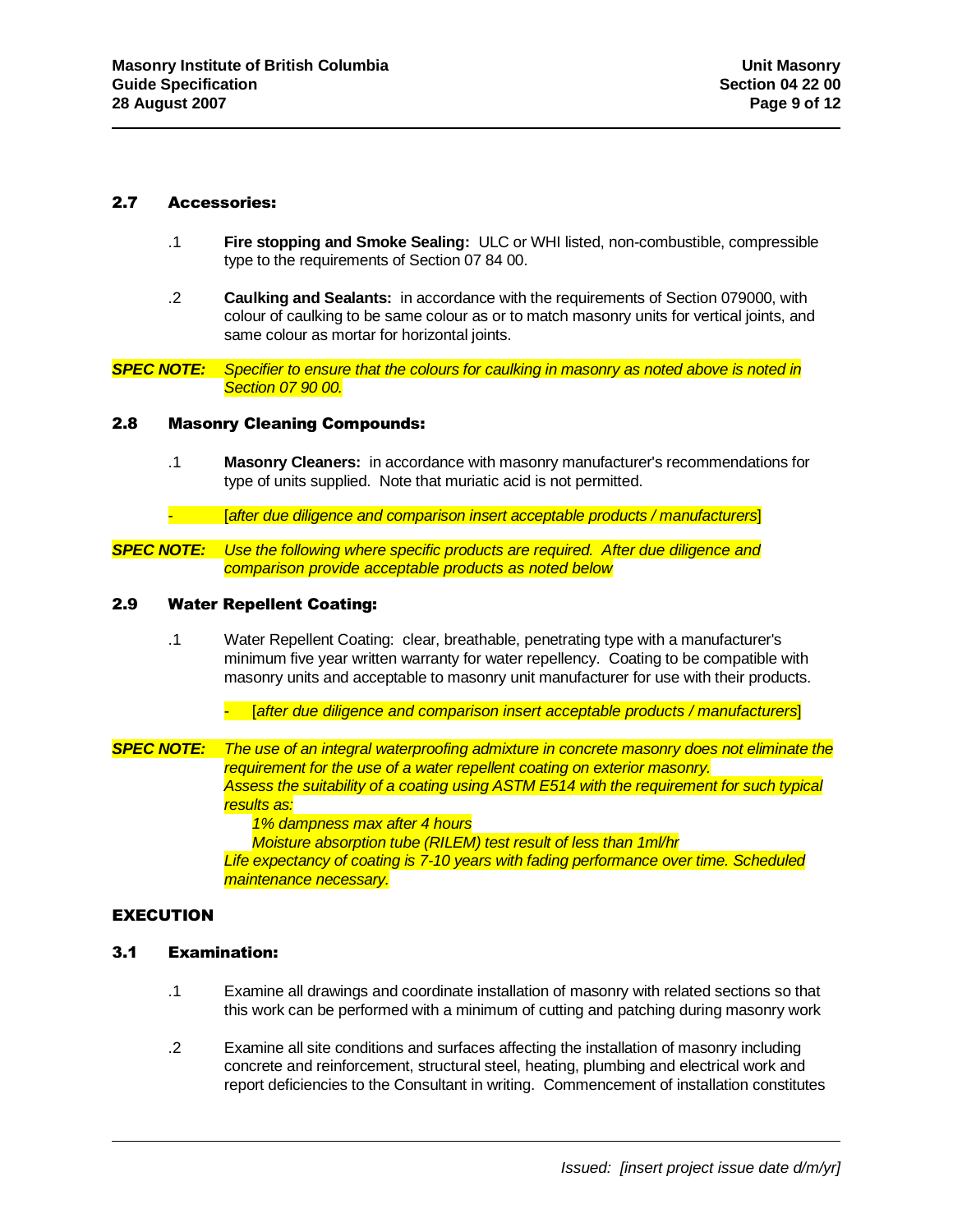acceptance of existing conditions.

# 3.2 Preparation:

- .1 Establish all coursing lines and plumb levels for masonry work and protect from disturbance. All other lines and levels shall be established and maintained by the General Contractor.
- .2 Coordinate all work of this section with other related sections, such as location of dowels in concrete, field welding of anchors to steel work, etc.
- .3 Prior to laying up of concrete masonry confirm locations of walls which will be "fair faced" construction with Consultant.
- .4 Protect adjacent finished materials from damage due to masonry work.

# 3.3 Installation:

- .1 Construct masonry work in accordance with requirements and tolerances of CSA-A371, including variation from mean plane, plumb, level and position as well as variation of wall opening sizes.
- .2 Lay masonry units in [running][stacked] bond with accurately spaced courses, true to lines and levels and plumb throughout with exterior and interior corners and intersections masonry bonded, or bonded with equivalent masonry reinforcement. Maintain bond pattern below and above openings.
- *SPEC NOTE: Stack Pattern is not recommended for the following reasons: - poor seismic performance - accentuates unit colour range - accentuates unit size variations.*
	- .3 Masonry horizontal and vertical joints to be 10 mm thick except where adjustments are necessary to maintain the bond pattern or to adjust coursing.
- *SPEC NOTE: Nominal 10 mm thickness of the mortar joints for concrete unit masonry can be slightly adjusted in the field for coursing to meet desired elevations, provided they are within joint tolerances of + 3 mm. Mortar joint thickness may also have to be adjusted on site to account for tolerances in masonry unit sizing.*
	- .4 Install hollow masonry units using face shell bedding with full head and bed joints. Minimize mortar protruding or dropping into core spaces.
	- .5 Tamp units firmly into place.
	- .6 Closure units must receive "double buttering" to ensure full head joints.
	- .7 Install units as may be required to form corners, returns, offsets, reveals and indents without cut ends being exposed and without losing bond pattern or module.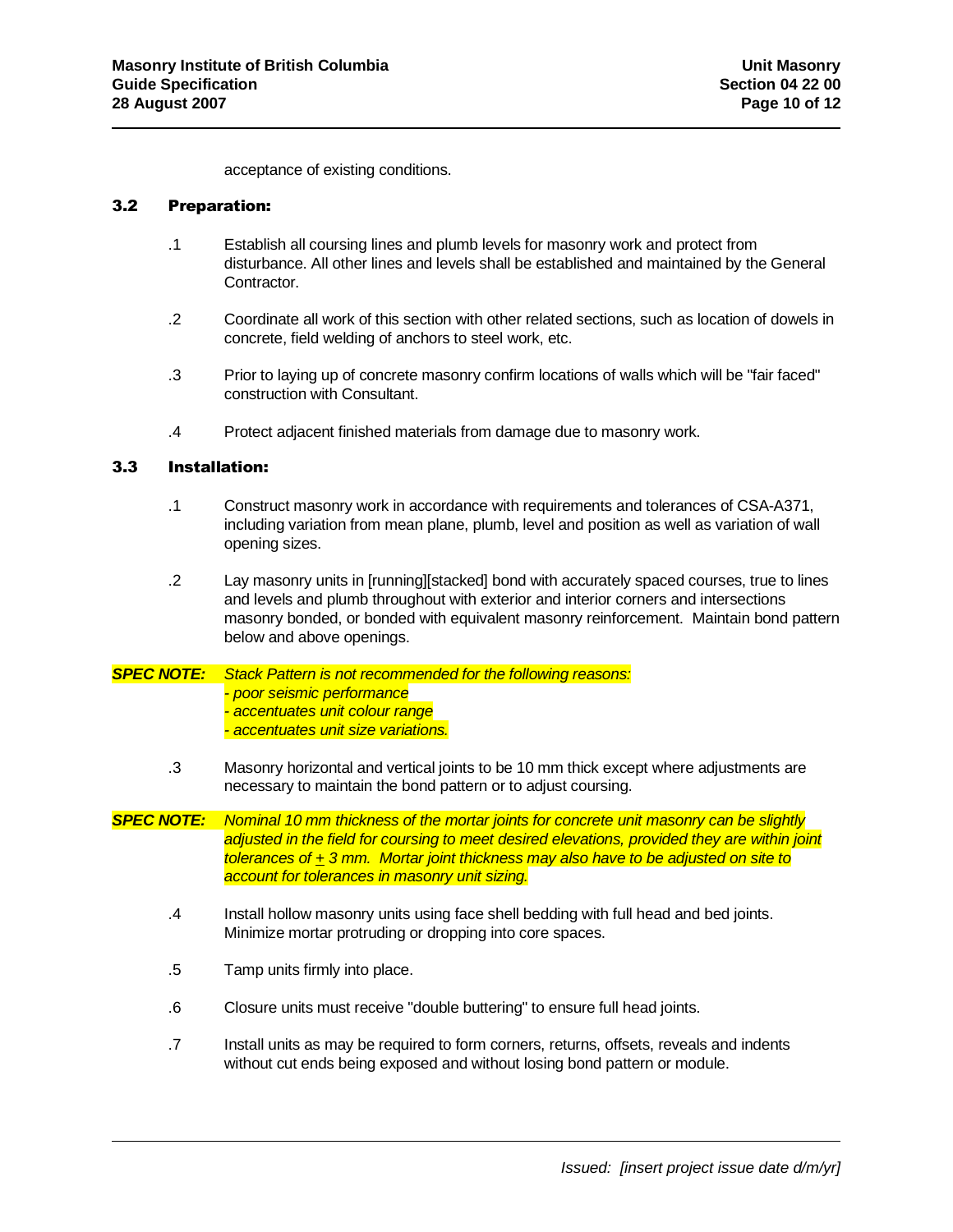- .8 After mortar has initially "set up", tool all joints, wipe wall surfaces with a suitable brush or burlap to remove mortar protrusions and re-tool the joints.
- .9 Fill all holes and cracks, remove loose mortar, and repair defective work.
- .10 Exposed joints shall be concave, firmly pointed and compacted with round tooling bar. Use flush joints only where masonry units are not exposed to view. Provide raked joints at expansion joints and where masonry abuts other materials.

*SPEC NOTE: Concave tooled joints provide the highest resistance to water penetration due to their shape, compaction and bond. Raked joints are not as weather resistant and are not recommended in moderate-to-high exposure situations.*

- .11 Do not reset masonry units after laying. Where resetting of masonry is required, remove and clean units and reset in new mortar.
- .12 Do not wet concrete masonry units at any time during installation.

#### 3.4 Built-in Work:

- .1 Cooperate with all other trades for materials to be built into masonry and the exact location of openings which will be required. Provide cutting and fitting of masonry required for incorporation of such items during the progress of masonry work only.
- .2 Built in miscellaneous items such as bearing plates, loose angles, bolts, anchors, inserts, sleeves and conduits. Supply and lay-out of these items to be done by others.
- .3 Fit masonry closely against electrical and plumbing outlets so that collars, plates, and covers will overlap and conceal all cuts.
- .4 Build around door frames supplied by others. Do not distort frames. Bed anchors of frames in mortar and fill frame voids.

#### 3.5 Reinforcing and Grouting: (See Structural Notes)

### 3.6 Masonry Anchors: (See Structural Notes)

### 3.7 Expansion and Control Joints:

- .1 Form movement joints as noted on drawings. Keep joint free of mortar, ready to receive backer rod and sealant.
- .2 For reinforcement details at movement joints, see Structural Notes.

### 3.8 Cutting and Patching:

.1 Do all cutting, fitting, drilling, patching, and making good of masonry veneer work for other trades during progress of masonry work. All exposed work shall be clean, true and free